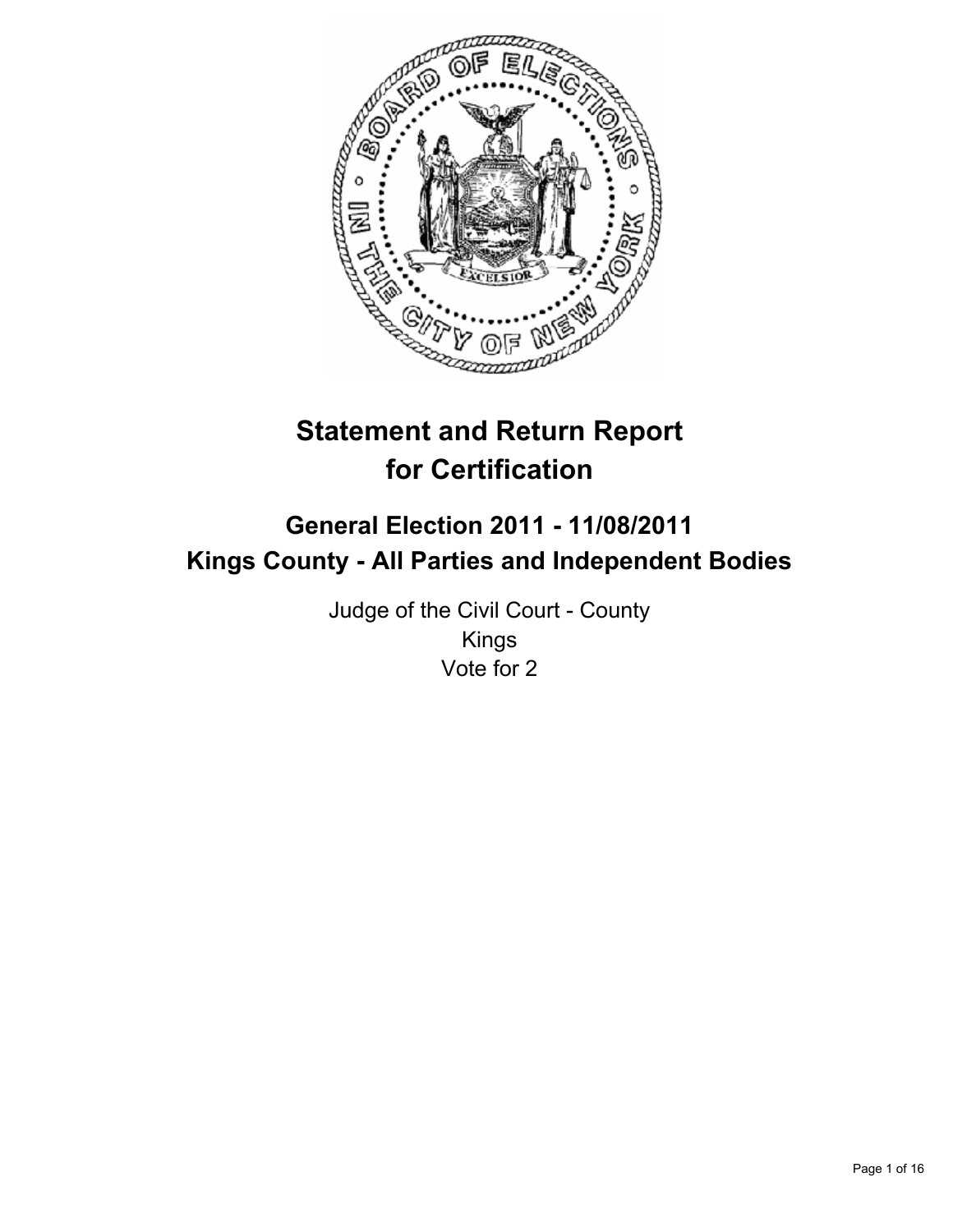

| <b>PUBLIC COUNTER</b>                                    | 2,718        |
|----------------------------------------------------------|--------------|
| <b>EMERGENCY</b>                                         | 0            |
| ABSENTEE/MILITARY                                        | 112          |
| <b>FEDERAL</b>                                           | 0            |
| <b>SPECIAL PRESIDENTIAL</b>                              | 0            |
| <b>AFFIDAVIT</b>                                         | 26           |
| <b>Total Ballots</b>                                     | 2,856        |
| Less - Inapplicable Federal/Special Presidential Ballots | 0            |
| <b>Total Applicable Ballots</b>                          | 2,856        |
| SHAREN D HUDSON (DEMOCRATIC)                             | 2,410        |
| JOSEPH M ELHILOW (REPUBLICAN)                            | 86           |
| JOSEPH M ELHILOW (CONSERVATIVE)                          | 26           |
| PETER P SWEENEY (DEMOCRATIC)                             | 1,807        |
| VINCENT F MARTUSCIELLO (REPUBLICAN)                      | 91           |
| VINCENT F MARTUSCIELLO (CONSERVATIVE)                    | 29           |
| CATHY KING (WRITE-IN)                                    | $\mathbf{1}$ |
| CHERYL GONZALEZ (WRITE-IN)                               | 1            |
| KATHERINE MASON (WRITE-IN)                               | 1            |
| MAVA KSAGXRRTTTTT (WRITE-IN)                             | 1            |
| <b>MYRNA MASON (WRITE-IN)</b>                            | 1            |
| NO NAME (WRITE-IN)                                       | 8            |
| OWEN D WATERS (WRITE-IN)                                 | 1            |
| <b>Total Votes</b>                                       | 4,463        |
| Unrecorded                                               | 1,249        |

| PUBLIC COUNTER                                           | 2,224          |
|----------------------------------------------------------|----------------|
| <b>EMERGENCY</b>                                         | 0              |
| ABSENTEE/MILITARY                                        | 205            |
| <b>FEDERAL</b>                                           | 0              |
| SPECIAL PRESIDENTIAL                                     | 0              |
| <b>AFFIDAVIT</b>                                         | 16             |
| <b>Total Ballots</b>                                     | 2,445          |
| Less - Inapplicable Federal/Special Presidential Ballots | 0              |
| <b>Total Applicable Ballots</b>                          | 2,445          |
| SHAREN D HUDSON (DEMOCRATIC)                             | 1,653          |
| JOSEPH M ELHILOW (REPUBLICAN)                            | 359            |
| JOSEPH M ELHILOW (CONSERVATIVE)                          | 180            |
| PETER P SWEENEY (DEMOCRATIC)                             | 1,482          |
| VINCENT F MARTUSCIELLO (REPUBLICAN)                      | 360            |
| VINCENT F MARTUSCIELLO (CONSERVATIVE)                    | 188            |
| CHARLES FINKLESTEIN (WRITE-IN)                           | 2              |
| <b>JIM DEMINT (WRITE-IN)</b>                             | 1              |
| NO NAME (WRITE-IN)                                       | $\overline{2}$ |
| <b>Total Votes</b>                                       | 4,227          |
| Unrecorded                                               | 663            |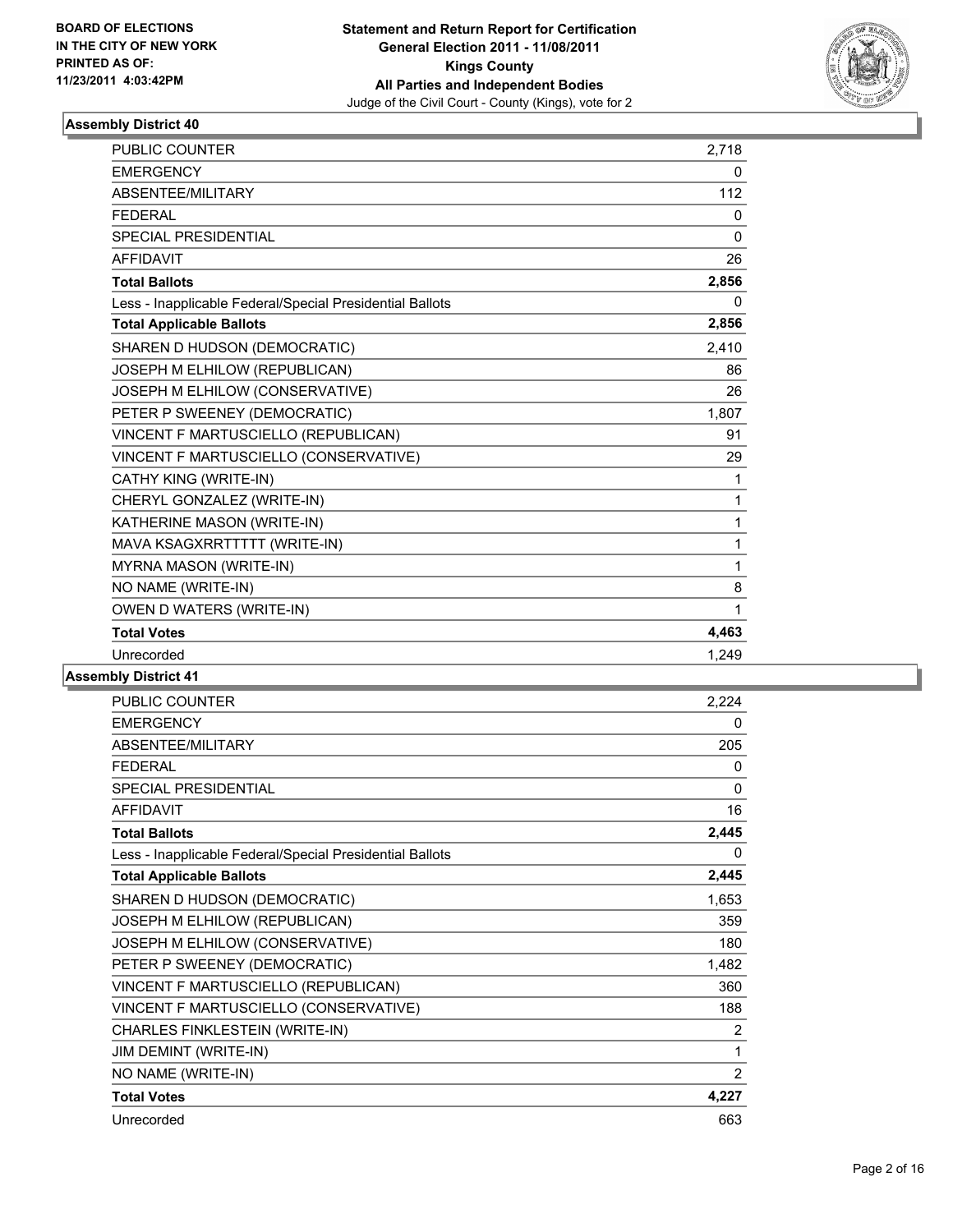

| <b>PUBLIC COUNTER</b>                                    | 1,808 |
|----------------------------------------------------------|-------|
| <b>EMERGENCY</b>                                         | 0     |
| <b>ABSENTEE/MILITARY</b>                                 | 154   |
| <b>FEDERAL</b>                                           | 0     |
| SPECIAL PRESIDENTIAL                                     | 0     |
| <b>AFFIDAVIT</b>                                         | 13    |
| <b>Total Ballots</b>                                     | 1,975 |
| Less - Inapplicable Federal/Special Presidential Ballots | 0     |
| <b>Total Applicable Ballots</b>                          | 1,975 |
| SHAREN D HUDSON (DEMOCRATIC)                             | 1,549 |
| JOSEPH M ELHILOW (REPUBLICAN)                            | 156   |
| JOSEPH M ELHILOW (CONSERVATIVE)                          | 75    |
| PETER P SWEENEY (DEMOCRATIC)                             | 1,330 |
| VINCENT F MARTUSCIELLO (REPUBLICAN)                      | 152   |
| VINCENT F MARTUSCIELLO (CONSERVATIVE)                    | 86    |
| CHERYL KNIGHT (WRITE-IN)                                 | 1     |
| NO NAME (WRITE-IN)                                       | 3     |
| <b>Total Votes</b>                                       | 3,352 |
| Unrecorded                                               | 598   |

| PUBLIC COUNTER                                           | 2,204    |
|----------------------------------------------------------|----------|
| <b>EMERGENCY</b>                                         | 0        |
| ABSENTEE/MILITARY                                        | 204      |
| <b>FEDERAL</b>                                           | 0        |
| <b>SPECIAL PRESIDENTIAL</b>                              | $\Omega$ |
| <b>AFFIDAVIT</b>                                         | 23       |
| <b>Total Ballots</b>                                     | 2,431    |
| Less - Inapplicable Federal/Special Presidential Ballots | 0        |
| <b>Total Applicable Ballots</b>                          | 2,431    |
| SHAREN D HUDSON (DEMOCRATIC)                             | 2,044    |
| JOSEPH M ELHILOW (REPUBLICAN)                            | 117      |
| JOSEPH M ELHILOW (CONSERVATIVE)                          | 59       |
| PETER P SWEENEY (DEMOCRATIC)                             | 1,605    |
| VINCENT F MARTUSCIELLO (REPUBLICAN)                      | 106      |
| VINCENT F MARTUSCIELLO (CONSERVATIVE)                    | 64       |
| BYRON MURRAIN (WRITE-IN)                                 | 1        |
| NO NAME (WRITE-IN)                                       | 3        |
| <b>Total Votes</b>                                       | 3,999    |
| Unrecorded                                               | 863      |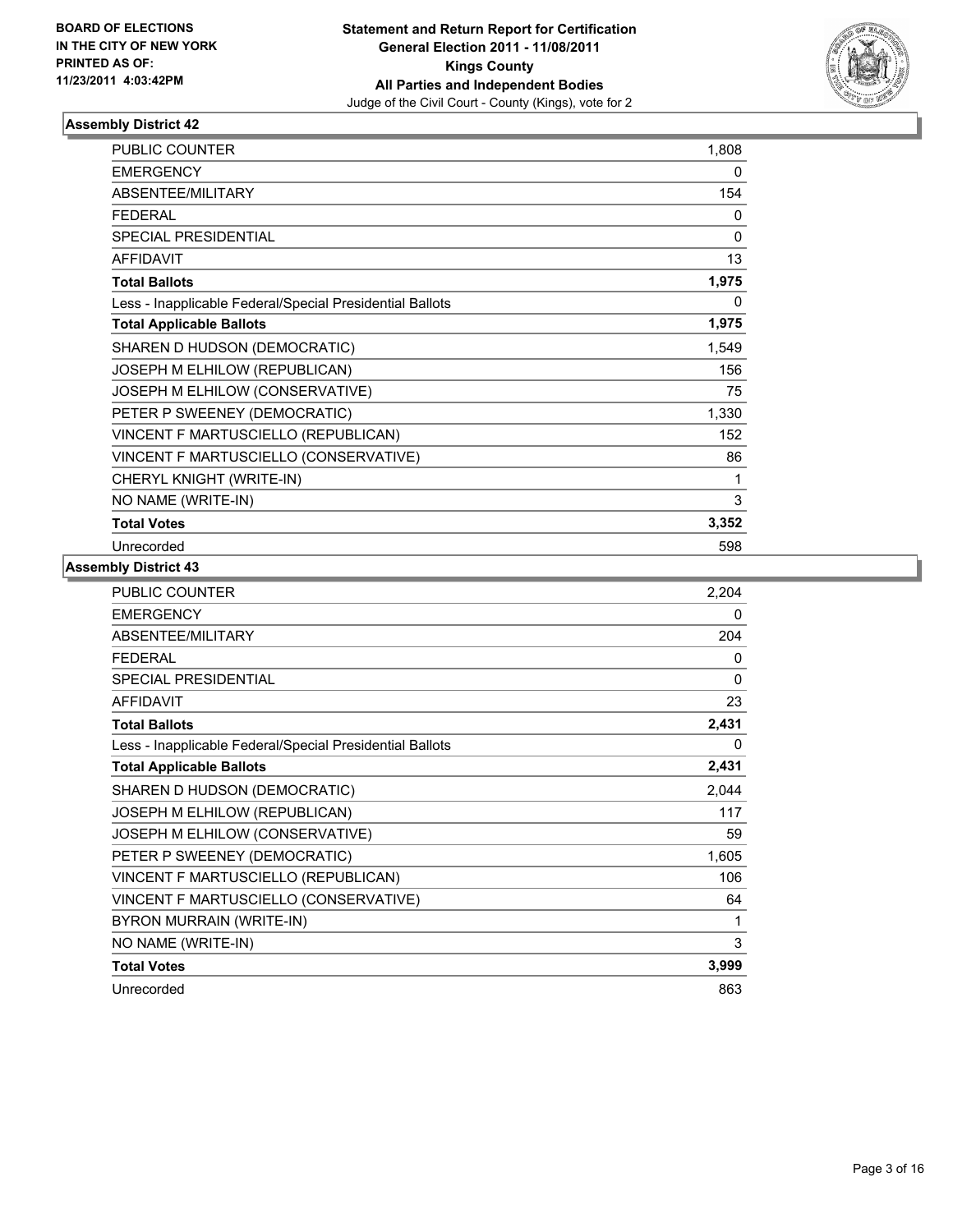

| PUBLIC COUNTER                                           | 2,371                   |
|----------------------------------------------------------|-------------------------|
| <b>EMERGENCY</b>                                         | 4                       |
| ABSENTEE/MILITARY                                        | 170                     |
| <b>FEDERAL</b>                                           | 0                       |
| <b>SPECIAL PRESIDENTIAL</b>                              | 0                       |
| <b>AFFIDAVIT</b>                                         | 9                       |
| <b>Total Ballots</b>                                     | 2,554                   |
| Less - Inapplicable Federal/Special Presidential Ballots | 0                       |
| <b>Total Applicable Ballots</b>                          | 2,554                   |
| SHAREN D HUDSON (DEMOCRATIC)                             | 1,675                   |
| JOSEPH M ELHILOW (REPUBLICAN)                            | 436                     |
| JOSEPH M ELHILOW (CONSERVATIVE)                          | 215                     |
| PETER P SWEENEY (DEMOCRATIC)                             | 1,629                   |
| VINCENT F MARTUSCIELLO (REPUBLICAN)                      | 417                     |
| VINCENT F MARTUSCIELLO (CONSERVATIVE)                    | 226                     |
| ALEX P KEATON (WRITE-IN)                                 | 1                       |
| CHERYL GONZALES (WRITE-IN)                               | 2                       |
| CHERYL GONZALEZ (WRITE-IN)                               | 3                       |
| DANIEL CAUTOR (WRITE-IN)                                 | 1                       |
| DAVID EUSTON (WRITE-IN)                                  | 1                       |
| DOUGLAS SCHEDER (WRITE-IN)                               | 1                       |
| <b>GERRY HAMMEND (WRITE-IN)</b>                          | 1                       |
| GIDEON OLIVER (WRITE-IN)                                 | 1                       |
| JOSEPH P. BASSO (WRITE-IN)                               | $\overline{\mathbf{c}}$ |
| LILY MERCOGLIANO (WRITE-IN)                              | 1                       |
| NORMAN SEIGAL (WRITE-IN)                                 | 1                       |
| ROSE MADDEN (WRITE-IN)                                   | $\mathbf 1$             |
| ROY BEAN (WRITE-IN)                                      | 1                       |
| SHABSI GANZWEK (WRITE-IN)                                | 1                       |
| <b>VERLINA JAMES (WRITE-IN)</b>                          | 2                       |
| WILLIAM LIPTON (WRITE-IN)                                | 1                       |
| <b>Total Votes</b>                                       | 4,619                   |
| Unrecorded                                               | 489                     |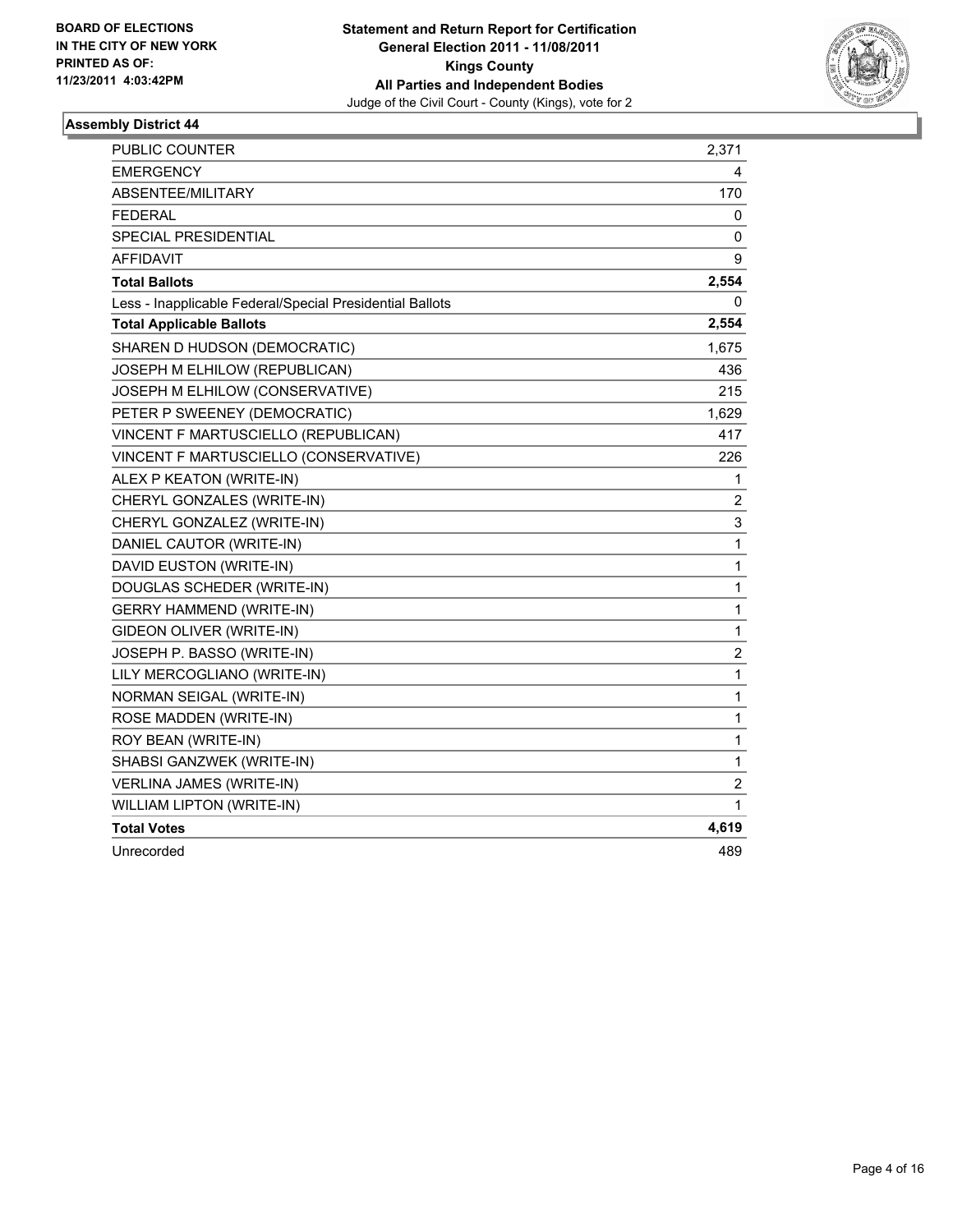

| <b>PUBLIC COUNTER</b>                                    | 1,678 |
|----------------------------------------------------------|-------|
| <b>EMERGENCY</b>                                         | 0     |
| ABSENTEE/MILITARY                                        | 200   |
| <b>FEDERAL</b>                                           | 0     |
| SPECIAL PRESIDENTIAL                                     | 0     |
| <b>AFFIDAVIT</b>                                         | 6     |
| <b>Total Ballots</b>                                     | 1,884 |
| Less - Inapplicable Federal/Special Presidential Ballots | 0     |
| <b>Total Applicable Ballots</b>                          | 1,884 |
| SHAREN D HUDSON (DEMOCRATIC)                             | 851   |
| JOSEPH M ELHILOW (REPUBLICAN)                            | 545   |
| JOSEPH M ELHILOW (CONSERVATIVE)                          | 247   |
| PETER P SWEENEY (DEMOCRATIC)                             | 800   |
| VINCENT F MARTUSCIELLO (REPUBLICAN)                      | 518   |
| VINCENT F MARTUSCIELLO (CONSERVATIVE)                    | 259   |
| CHRIS LEID (WRITE-IN)                                    | 1     |
| JONATHAN HAGLER (WRITE-IN)                               | 1     |
| NO NAME (WRITE-IN)                                       | 1     |
| <b>Total Votes</b>                                       | 3,223 |
| Unrecorded                                               | 545   |

| <b>PUBLIC COUNTER</b>                                    | 2,816        |
|----------------------------------------------------------|--------------|
| <b>EMERGENCY</b>                                         | 0            |
| ABSENTEE/MILITARY                                        | 305          |
| <b>FFDFRAL</b>                                           | 0            |
| <b>SPECIAL PRESIDENTIAL</b>                              | $\mathbf{0}$ |
| <b>AFFIDAVIT</b>                                         | 25           |
| <b>Total Ballots</b>                                     | 3,146        |
| Less - Inapplicable Federal/Special Presidential Ballots | 0            |
| <b>Total Applicable Ballots</b>                          | 3,146        |
| SHAREN D HUDSON (DEMOCRATIC)                             | 1,616        |
| JOSEPH M ELHILOW (REPUBLICAN)                            | 869          |
| JOSEPH M ELHILOW (CONSERVATIVE)                          | 297          |
| PETER P SWEENEY (DEMOCRATIC)                             | 1,467        |
| VINCENT F MARTUSCIELLO (REPUBLICAN)                      | 773          |
| VINCENT F MARTUSCIELLO (CONSERVATIVE)                    | 280          |
| EDWIN MORALES (WRITE-IN)                                 | 1            |
| FRANK ZAIDLER (WRITE-IN)                                 | 1            |
| JONATHAN JAMES (WRITE-IN)                                | 1            |
| MICHAEL J WASSER (WRITE-IN)                              | 3            |
| SIMON W GERSON (WRITE-IN)                                | 1            |
| <b>Total Votes</b>                                       | 5,309        |
| Unrecorded                                               | 983          |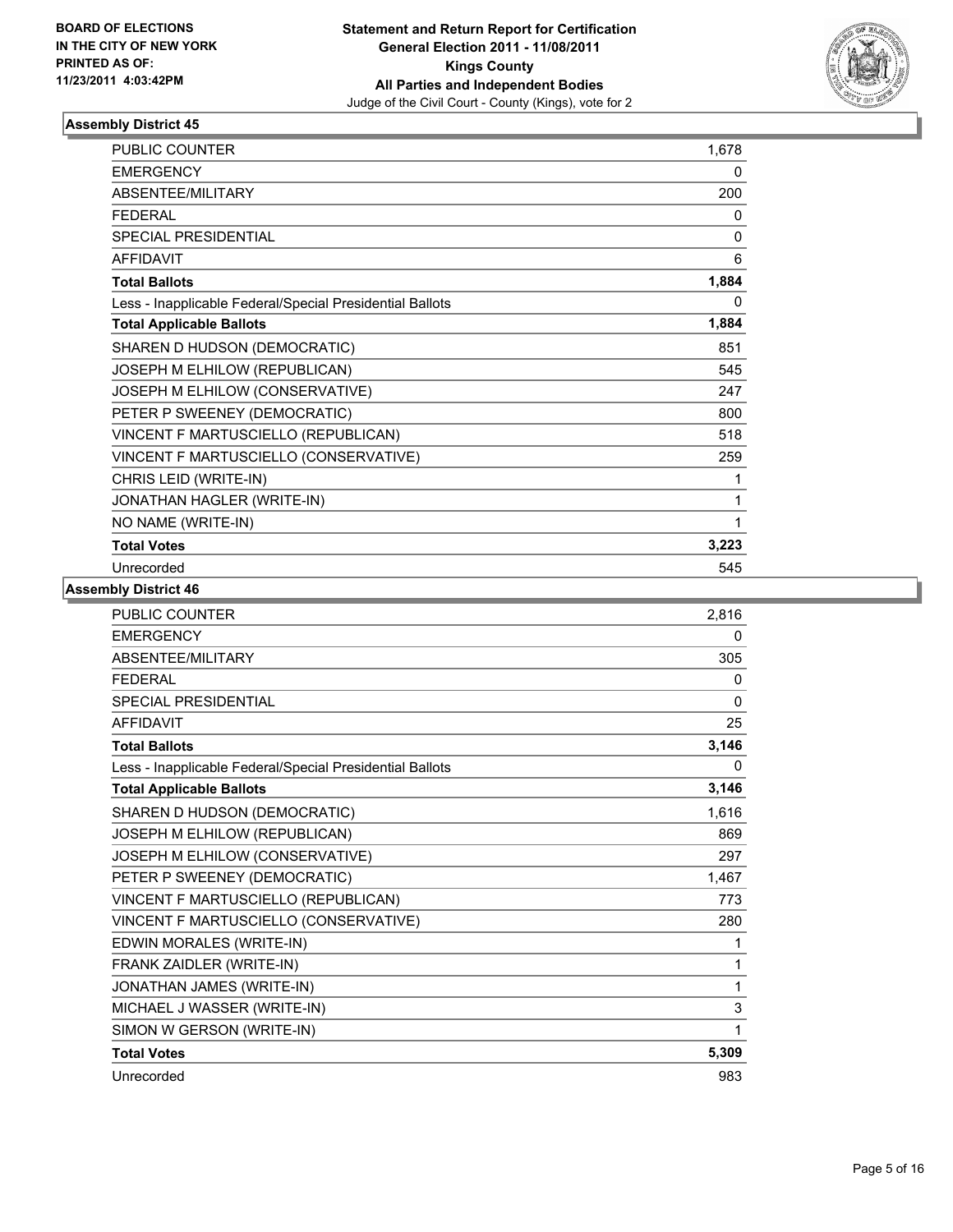

| <b>PUBLIC COUNTER</b>                                    | 1,643        |
|----------------------------------------------------------|--------------|
| <b>EMERGENCY</b>                                         | 0            |
| <b>ABSENTEE/MILITARY</b>                                 | 202          |
| <b>FEDERAL</b>                                           | $\mathbf{0}$ |
| <b>SPECIAL PRESIDENTIAL</b>                              | 0            |
| <b>AFFIDAVIT</b>                                         | 7            |
| <b>Total Ballots</b>                                     | 1,852        |
| Less - Inapplicable Federal/Special Presidential Ballots | 0            |
| <b>Total Applicable Ballots</b>                          | 1,852        |
| SHAREN D HUDSON (DEMOCRATIC)                             | 954          |
| JOSEPH M ELHILOW (REPUBLICAN)                            | 478          |
| JOSEPH M ELHILOW (CONSERVATIVE)                          | 165          |
| PETER P SWEENEY (DEMOCRATIC)                             | 817          |
| VINCENT F MARTUSCIELLO (REPUBLICAN)                      | 518          |
| VINCENT F MARTUSCIELLO (CONSERVATIVE)                    | 190          |
| ALFRED BESTER (WRITE-IN)                                 | 1            |
| NO NAME (WRITE-IN)                                       | 5            |
| ROBERT BRAY (WRITE-IN)                                   | 1            |
| <b>Total Votes</b>                                       | 3,129        |
| Unrecorded                                               | 575          |

| <b>PUBLIC COUNTER</b>                                    | 1,265          |
|----------------------------------------------------------|----------------|
| <b>EMERGENCY</b>                                         | 0              |
| ABSENTEE/MILITARY                                        | 135            |
| <b>FEDERAL</b>                                           | 0              |
| <b>SPECIAL PRESIDENTIAL</b>                              | $\mathbf{0}$   |
| <b>AFFIDAVIT</b>                                         | $\overline{7}$ |
| <b>Total Ballots</b>                                     | 1,407          |
| Less - Inapplicable Federal/Special Presidential Ballots | 0              |
| <b>Total Applicable Ballots</b>                          | 1,407          |
| SHAREN D HUDSON (DEMOCRATIC)                             | 550            |
| JOSEPH M ELHILOW (REPUBLICAN)                            | 462            |
| JOSEPH M ELHILOW (CONSERVATIVE)                          | 246            |
| PETER P SWEENEY (DEMOCRATIC)                             | 520            |
| VINCENT F MARTUSCIELLO (REPUBLICAN)                      | 421            |
| VINCENT F MARTUSCIELLO (CONSERVATIVE)                    | 250            |
| ESTHER WINKLER (WRITE-IN)                                | 1              |
| JONATHAN HAGLER (WRITE-IN)                               | $\overline{2}$ |
| JOSEPH LOGIUDICE (WRITE-IN)                              | $\overline{2}$ |
| LUCRETIA REGINA POTTER (WRITE-IN)                        | 1              |
| RICHARD SOLOMON (WRITE-IN)                               | 1              |
| ROBERT MITCHELLE (WRITE-IN)                              | 1              |
| <b>Total Votes</b>                                       | 2,457          |
| Unrecorded                                               | 357            |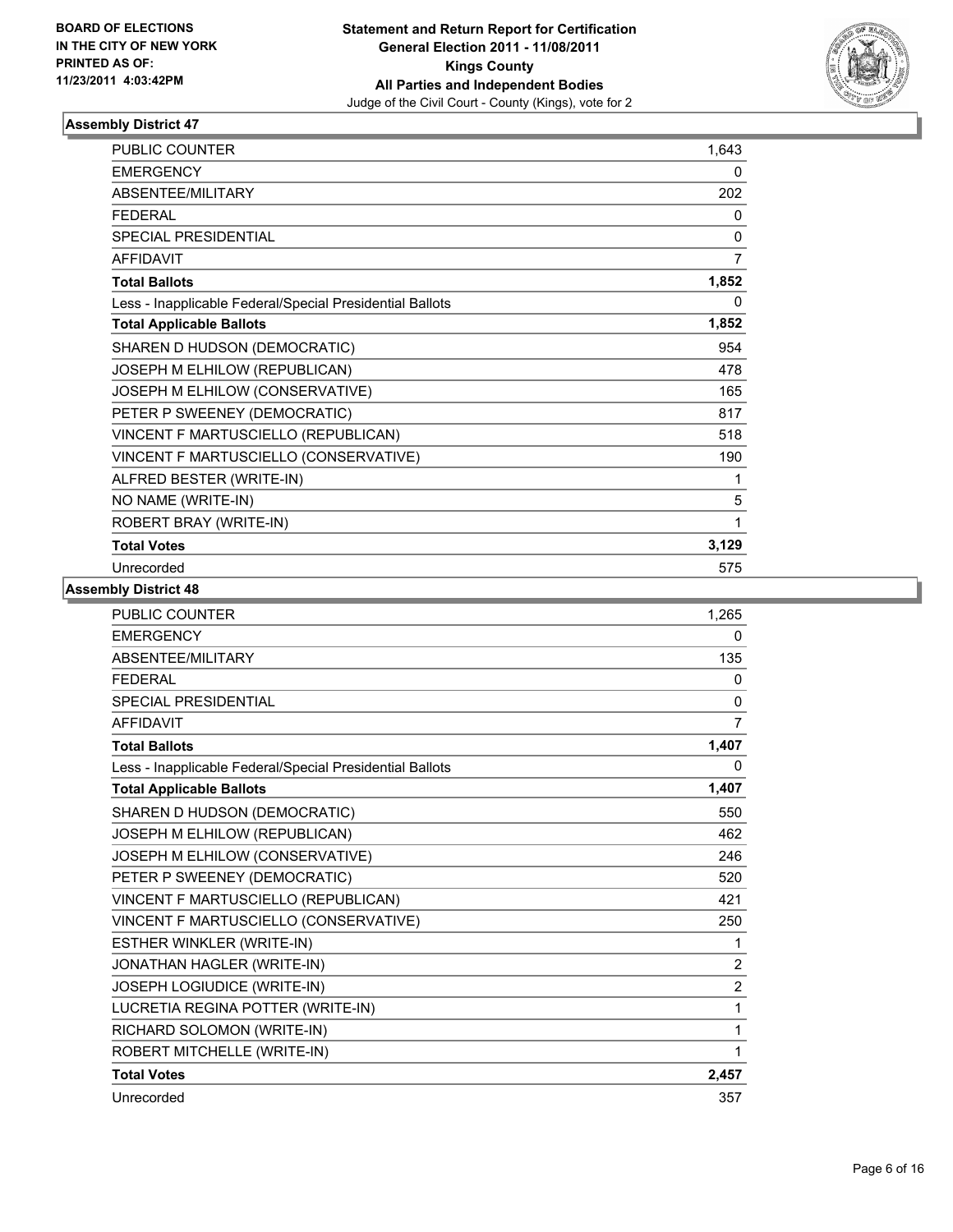

| <b>PUBLIC COUNTER</b>                                    | 1,349 |
|----------------------------------------------------------|-------|
| <b>EMERGENCY</b>                                         | 0     |
| ABSENTEE/MILITARY                                        | 154   |
| <b>FEDERAL</b>                                           | 0     |
| <b>SPECIAL PRESIDENTIAL</b>                              | 0     |
| <b>AFFIDAVIT</b>                                         | 10    |
| <b>Total Ballots</b>                                     | 1,513 |
| Less - Inapplicable Federal/Special Presidential Ballots | 0     |
| <b>Total Applicable Ballots</b>                          | 1,513 |
| SHAREN D HUDSON (DEMOCRATIC)                             | 658   |
| JOSEPH M ELHILOW (REPUBLICAN)                            | 487   |
| JOSEPH M ELHILOW (CONSERVATIVE)                          | 179   |
| PETER P SWEENEY (DEMOCRATIC)                             | 601   |
| VINCENT F MARTUSCIELLO (REPUBLICAN)                      | 531   |
| VINCENT F MARTUSCIELLO (CONSERVATIVE)                    | 205   |
| CHUCK NORRIS (WRITE-IN)                                  | 1     |
| DOUGLAS R. LYONS (WRITE-IN)                              | 1     |
| DOV HIKIND (WRITE-IN)                                    | 1     |
| <b>GORE VIDAL (WRITE-IN)</b>                             | 1     |
| HARRY GRVEN (WRITE-IN)                                   | 1     |
| LORD BONE (WRITE-IN)                                     | 1     |
| LOUIS DE POINTE DU LUC (WRITE-IN)                        | 1     |
| NO NAME (WRITE-IN)                                       | 1     |
| NOACH DEAR (WRITE-IN)                                    | 1     |
| WYNKEN DE WILDE (WRITE-IN)                               | 1     |
| <b>Total Votes</b>                                       | 2,671 |
| Unrecorded                                               | 355   |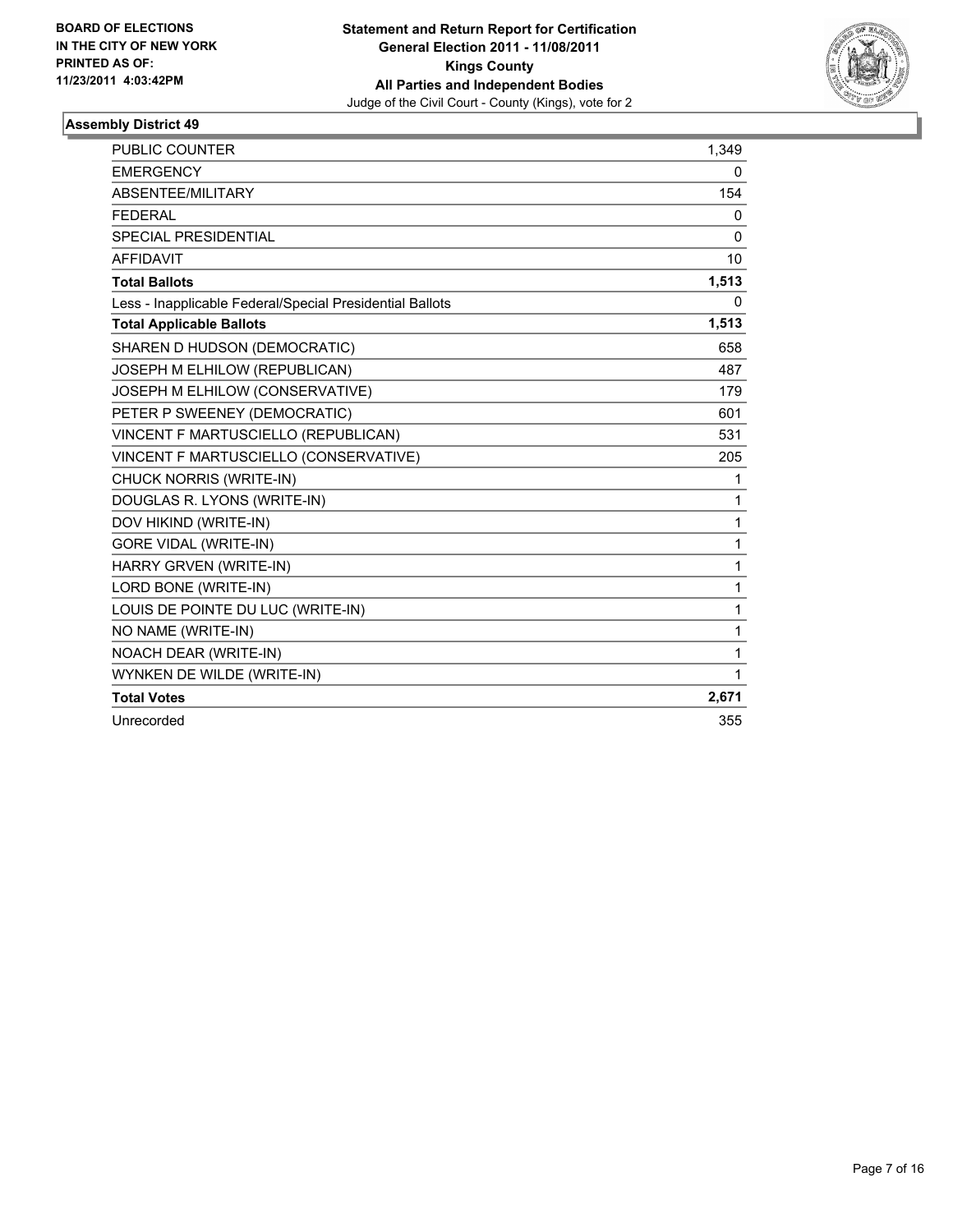

| <b>PUBLIC COUNTER</b>                                    | 1,508        |
|----------------------------------------------------------|--------------|
| <b>EMERGENCY</b>                                         | 0            |
| <b>ABSENTEE/MILITARY</b>                                 | 94           |
| <b>FEDERAL</b>                                           | $\mathbf{0}$ |
| SPECIAL PRESIDENTIAL                                     | 0            |
| <b>AFFIDAVIT</b>                                         | 13           |
| <b>Total Ballots</b>                                     | 1,615        |
| Less - Inapplicable Federal/Special Presidential Ballots | 0            |
| <b>Total Applicable Ballots</b>                          | 1,615        |
| SHAREN D HUDSON (DEMOCRATIC)                             | 1,169        |
| JOSEPH M ELHILOW (REPUBLICAN)                            | 175          |
| JOSEPH M ELHILOW (CONSERVATIVE)                          | 72           |
| PETER P SWEENEY (DEMOCRATIC)                             | 956          |
| VINCENT F MARTUSCIELLO (REPUBLICAN)                      | 178          |
| VINCENT F MARTUSCIELLO (CONSERVATIVE)                    | 77           |
| BRENT MELTLER (WRITE-IN)                                 | 1            |
| MICHAEL WEISBERG (WRITE-IN)                              | 1            |
| NO NAME (WRITE-IN)                                       | 1            |
| <b>Total Votes</b>                                       | 2,630        |
| Unrecorded                                               | 600          |

| <b>PUBLIC COUNTER</b>                                    | 1,387    |
|----------------------------------------------------------|----------|
| <b>EMERGENCY</b>                                         | 0        |
| <b>ABSENTEE/MILITARY</b>                                 | 74       |
| <b>FEDERAL</b>                                           | $\Omega$ |
| <b>SPECIAL PRESIDENTIAL</b>                              | $\Omega$ |
| <b>AFFIDAVIT</b>                                         | 20       |
| <b>Total Ballots</b>                                     | 1,481    |
| Less - Inapplicable Federal/Special Presidential Ballots | 0        |
| <b>Total Applicable Ballots</b>                          | 1,481    |
| SHAREN D HUDSON (DEMOCRATIC)                             | 960      |
| JOSEPH M ELHILOW (REPUBLICAN)                            | 220      |
| JOSEPH M ELHILOW (CONSERVATIVE)                          | 69       |
| PETER P SWEENEY (DEMOCRATIC)                             | 832      |
| VINCENT F MARTUSCIELLO (REPUBLICAN)                      | 182      |
| VINCENT F MARTUSCIELLO (CONSERVATIVE)                    | 75       |
| DEVON GIORDANO (WRITE-IN)                                | 2        |
| KIRA GIORDANO (WRITE-IN)                                 | 2        |
| NO NAME (WRITE-IN)                                       | 4        |
| <b>Total Votes</b>                                       | 2,346    |
| Unrecorded                                               | 616      |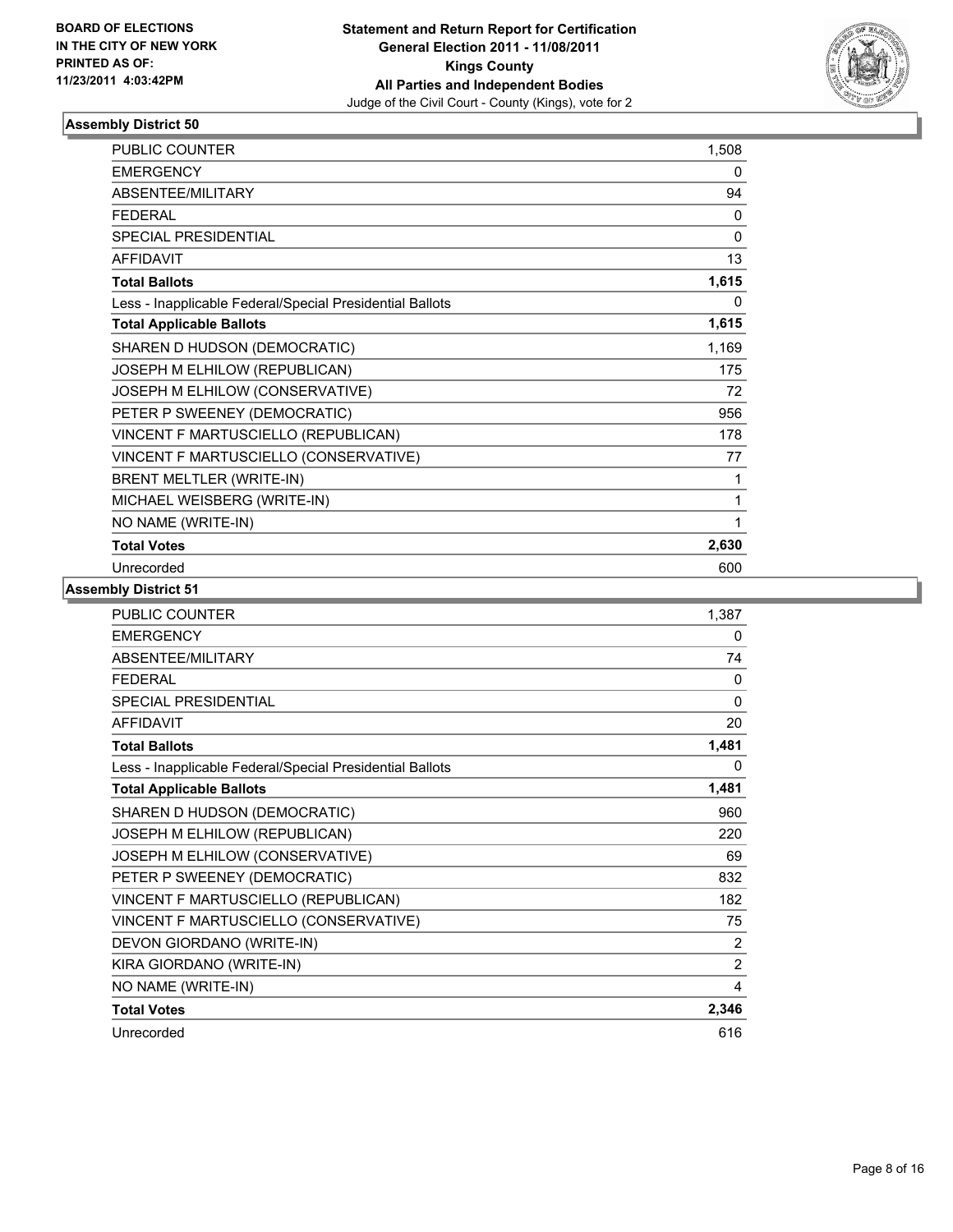

| <b>PUBLIC COUNTER</b>                                    | 2,996        |
|----------------------------------------------------------|--------------|
| <b>EMERGENCY</b>                                         | 4            |
| ABSENTEE/MILITARY                                        | 223          |
| <b>FEDERAL</b>                                           | 0            |
| SPECIAL PRESIDENTIAL                                     | 0            |
| <b>AFFIDAVIT</b>                                         | 30           |
| <b>Total Ballots</b>                                     | 3,253        |
| Less - Inapplicable Federal/Special Presidential Ballots | 0            |
| <b>Total Applicable Ballots</b>                          | 3,253        |
| SHAREN D HUDSON (DEMOCRATIC)                             | 2,543        |
| JOSEPH M ELHILOW (REPUBLICAN)                            | 345          |
| JOSEPH M ELHILOW (CONSERVATIVE)                          | 139          |
| PETER P SWEENEY (DEMOCRATIC)                             | 2,428        |
| VINCENT F MARTUSCIELLO (REPUBLICAN)                      | 309          |
| VINCENT F MARTUSCIELLO (CONSERVATIVE)                    | 147          |
| BETH WINSON (WRITE-IN)                                   | 1            |
| CARMELLA GOFFE (WRITE-IN)                                | $\mathbf{1}$ |
| DAN SCHARLTER (WRITE-IN)                                 | $\mathbf{1}$ |
| DAVID BLOOMFIELD (WRITE-IN)                              | 1            |
| EILEEN LYNCH (WRITE-IN)                                  | $\mathbf{1}$ |
| HOWARD GOLDEN (WRITE-IN)                                 | 1            |
| HOWARD GRAVBARD (WRITE-IN)                               | $\mathbf{1}$ |
| JOCQUELINE MELENDES (WRITE-IN)                           | 1            |
| JOSEPH MACK (WRITE-IN)                                   | 1            |
| KARIN K. ORENSTEIN (WRITE-IN)                            | $\mathbf 1$  |
| KATIE CLEMENTS (WRITE-IN)                                | 1            |
| NO NAME (WRITE-IN)                                       | 3            |
| SUSAN L COHEN (WRITE-IN)                                 | 1            |
| ZIPPORIAN MILLS (WRITE-IN)                               | 1            |
| <b>Total Votes</b>                                       | 5,927        |
| Unrecorded                                               | 579          |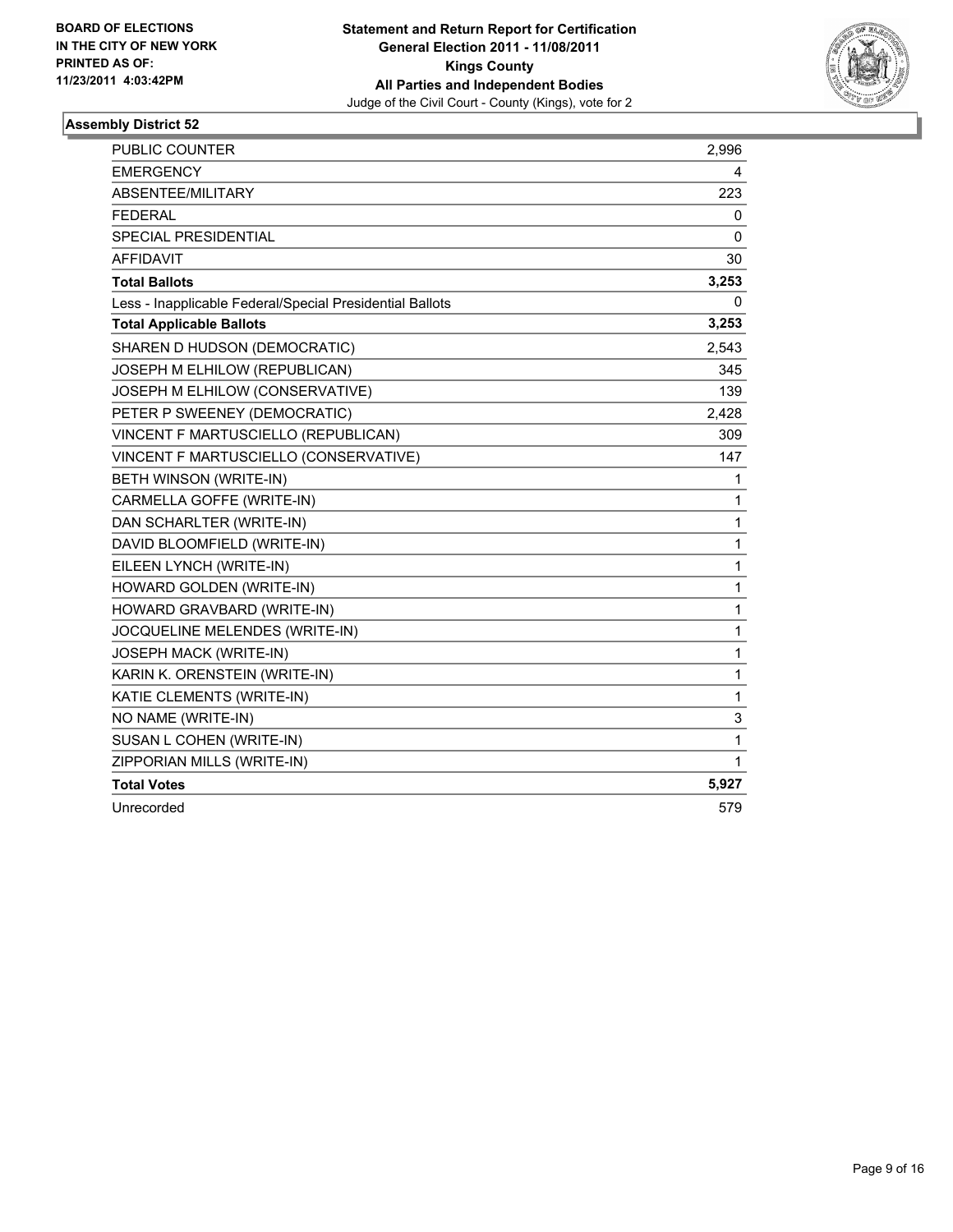

| <b>PUBLIC COUNTER</b>                                    | 2,005       |
|----------------------------------------------------------|-------------|
| <b>EMERGENCY</b>                                         | 20          |
| <b>ABSENTEE/MILITARY</b>                                 | 60          |
| <b>FEDERAL</b>                                           | 0           |
| <b>SPECIAL PRESIDENTIAL</b>                              | $\mathbf 0$ |
| <b>AFFIDAVIT</b>                                         | 23          |
| <b>Total Ballots</b>                                     | 2,108       |
| Less - Inapplicable Federal/Special Presidential Ballots | 0           |
| <b>Total Applicable Ballots</b>                          | 2,108       |
| SHAREN D HUDSON (DEMOCRATIC)                             | 1,561       |
| JOSEPH M ELHILOW (REPUBLICAN)                            | 97          |
| JOSEPH M ELHILOW (CONSERVATIVE)                          | 44          |
| PETER P SWEENEY (DEMOCRATIC)                             | 1,292       |
| VINCENT F MARTUSCIELLO (REPUBLICAN)                      | 134         |
| VINCENT F MARTUSCIELLO (CONSERVATIVE)                    | 52          |
| FRANCESCA L. CUTRONE (WRITE-IN)                          | 2           |
| NO NAME (WRITE-IN)                                       | 1           |
| <b>Total Votes</b>                                       | 3,183       |
| Unrecorded                                               | 1,033       |

| <b>PUBLIC COUNTER</b>                                    | 1,493        |
|----------------------------------------------------------|--------------|
| <b>EMERGENCY</b>                                         | 0            |
| ABSENTEE/MILITARY                                        | 50           |
| <b>FEDERAL</b>                                           | $\mathbf{0}$ |
| <b>SPECIAL PRESIDENTIAL</b>                              | $\mathbf{0}$ |
| <b>AFFIDAVIT</b>                                         | 20           |
| <b>Total Ballots</b>                                     | 1,563        |
| Less - Inapplicable Federal/Special Presidential Ballots | 0            |
| <b>Total Applicable Ballots</b>                          | 1,563        |
| SHAREN D HUDSON (DEMOCRATIC)                             | 1,260        |
| <b>JOSEPH M ELHILOW (REPUBLICAN)</b>                     | 77           |
| JOSEPH M ELHILOW (CONSERVATIVE)                          | 40           |
| PETER P SWEENEY (DEMOCRATIC)                             | 963          |
| VINCENT F MARTUSCIELLO (REPUBLICAN)                      | 75           |
| VINCENT F MARTUSCIELLO (CONSERVATIVE)                    | 39           |
| NO NAME (WRITE-IN)                                       | 2            |
| <b>Total Votes</b>                                       | 2,456        |
| Unrecorded                                               | 670          |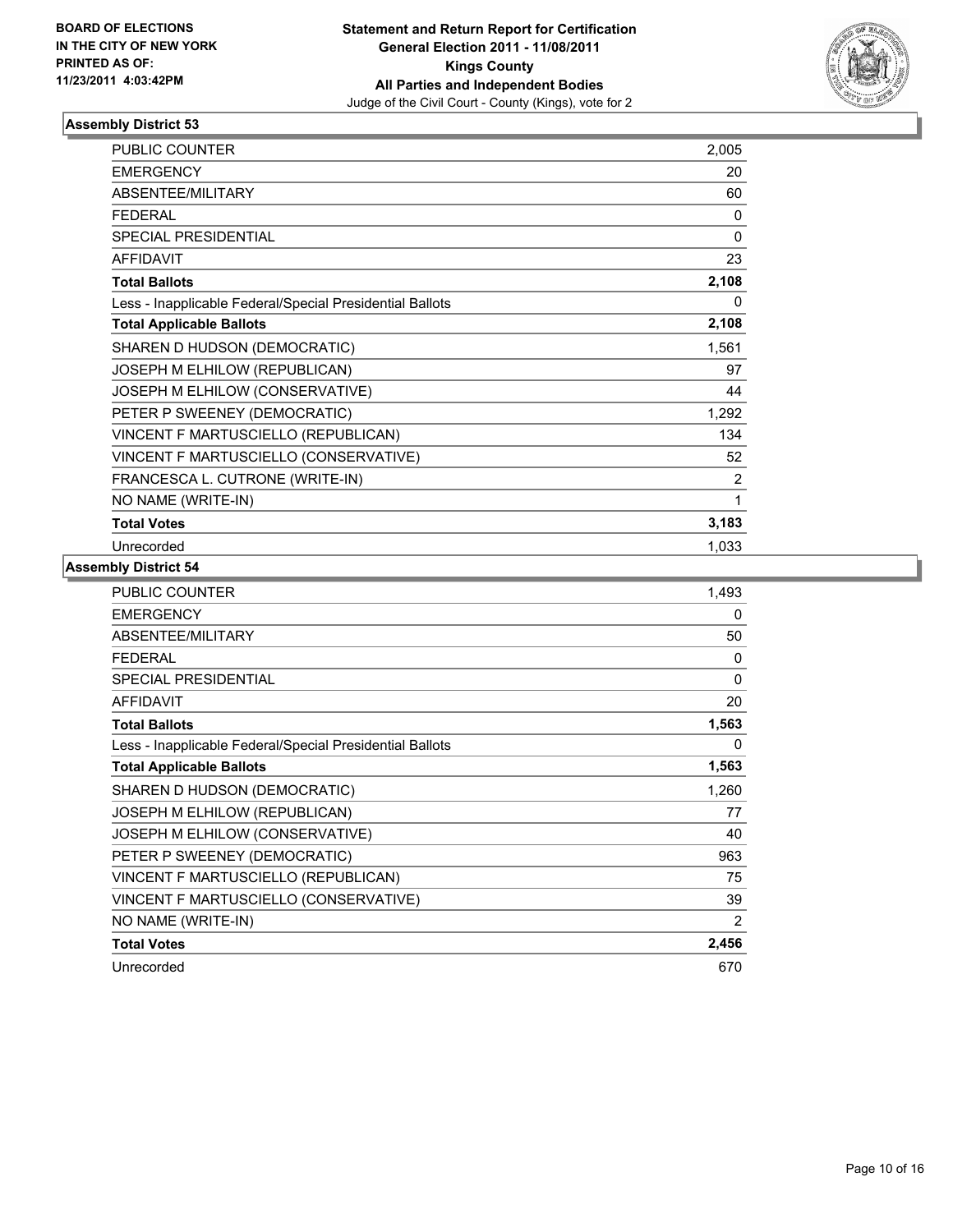

| <b>PUBLIC COUNTER</b>                                    | 2,407 |
|----------------------------------------------------------|-------|
| <b>EMERGENCY</b>                                         | 0     |
| <b>ABSENTEE/MILITARY</b>                                 | 115   |
| <b>FEDERAL</b>                                           | 0     |
| SPECIAL PRESIDENTIAL                                     | 0     |
| <b>AFFIDAVIT</b>                                         | 35    |
| <b>Total Ballots</b>                                     | 2,557 |
| Less - Inapplicable Federal/Special Presidential Ballots | 0     |
| <b>Total Applicable Ballots</b>                          | 2,557 |
| SHAREN D HUDSON (DEMOCRATIC)                             | 2,233 |
| JOSEPH M ELHILOW (REPUBLICAN)                            | 55    |
| JOSEPH M ELHILOW (CONSERVATIVE)                          | 34    |
| PETER P SWEENEY (DEMOCRATIC)                             | 1,691 |
| VINCENT F MARTUSCIELLO (REPUBLICAN)                      | 62    |
| VINCENT F MARTUSCIELLO (CONSERVATIVE)                    | 33    |
| IDA B. WELLS (WRITE-IN)                                  | 1     |
| NO NAME (WRITE-IN)                                       | 3     |
| <b>Total Votes</b>                                       | 4,112 |
| Unrecorded                                               | 1.002 |

| <b>PUBLIC COUNTER</b>                                    | 2,790    |
|----------------------------------------------------------|----------|
| <b>EMERGENCY</b>                                         | 0        |
| ABSENTEE/MILITARY                                        | 159      |
| <b>FEDERAL</b>                                           | 0        |
| <b>SPECIAL PRESIDENTIAL</b>                              | $\Omega$ |
| <b>AFFIDAVIT</b>                                         | 40       |
| <b>Total Ballots</b>                                     | 2,989    |
| Less - Inapplicable Federal/Special Presidential Ballots | 0        |
| <b>Total Applicable Ballots</b>                          | 2,989    |
| SHAREN D HUDSON (DEMOCRATIC)                             | 2,626    |
| <b>JOSEPH M ELHILOW (REPUBLICAN)</b>                     | 78       |
| JOSEPH M ELHILOW (CONSERVATIVE)                          | 29       |
| PETER P SWEENEY (DEMOCRATIC)                             | 1,930    |
| VINCENT F MARTUSCIELLO (REPUBLICAN)                      | 87       |
| VINCENT F MARTUSCIELLO (CONSERVATIVE)                    | 27       |
| <b>Total Votes</b>                                       | 4,777    |
| Unrecorded                                               | 1,201    |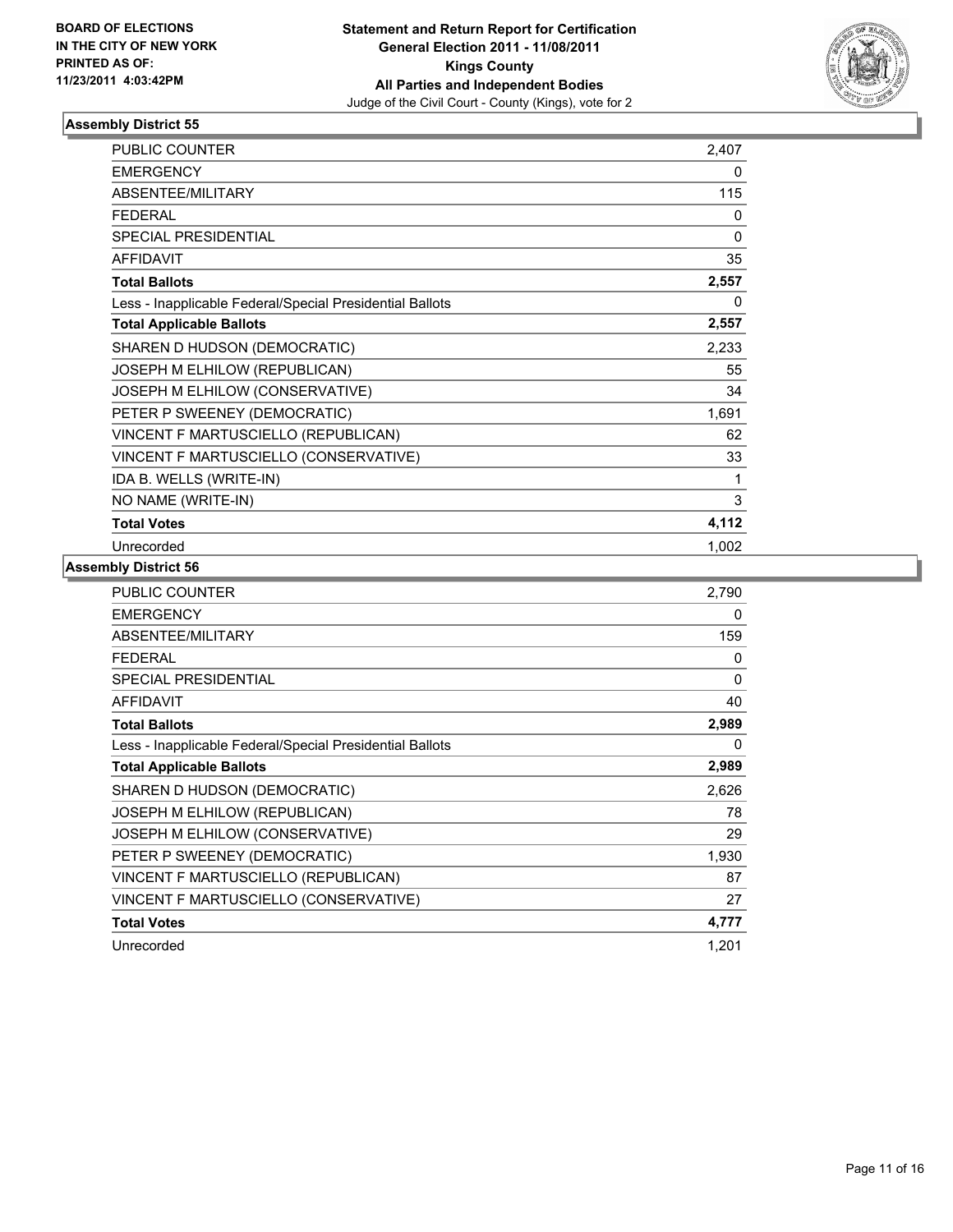

| <b>PUBLIC COUNTER</b>                                    | 2,855        |
|----------------------------------------------------------|--------------|
| <b>EMERGENCY</b>                                         | 0            |
| <b>ABSENTEE/MILITARY</b>                                 | 191          |
| <b>FEDERAL</b>                                           | 0            |
| <b>SPECIAL PRESIDENTIAL</b>                              | $\mathbf{0}$ |
| <b>AFFIDAVIT</b>                                         | 29           |
| <b>Total Ballots</b>                                     | 3,075        |
| Less - Inapplicable Federal/Special Presidential Ballots | 0            |
| <b>Total Applicable Ballots</b>                          | 3,075        |
| SHAREN D HUDSON (DEMOCRATIC)                             | 2,685        |
| JOSEPH M ELHILOW (REPUBLICAN)                            | 85           |
| JOSEPH M ELHILOW (CONSERVATIVE)                          | 41           |
| PETER P SWEENEY (DEMOCRATIC)                             | 2,097        |
| VINCENT F MARTUSCIELLO (REPUBLICAN)                      | 82           |
| VINCENT F MARTUSCIELLO (CONSERVATIVE)                    | 44           |
| ANDREW SCHWARTZ (WRITE-IN)                               | 1            |
| CARRIE NOTEBOOM (WRITE-IN)                               | 1            |
| CHERYL GONZALEZ (WRITE-IN)                               | 5            |
| NO NAME (WRITE-IN)                                       | 1            |
| ROZ GALTZ (WRITE-IN)                                     | 1            |
| <b>Total Votes</b>                                       | 5,043        |
| Unrecorded                                               | 1,107        |

| PUBLIC COUNTER                                           | 2,031        |
|----------------------------------------------------------|--------------|
| <b>EMERGENCY</b>                                         | 0            |
| ABSENTEE/MILITARY                                        | 255          |
| <b>FEDERAL</b>                                           | 0            |
| <b>SPECIAL PRESIDENTIAL</b>                              | $\mathbf{0}$ |
| <b>AFFIDAVIT</b>                                         | 17           |
| <b>Total Ballots</b>                                     | 2,303        |
| Less - Inapplicable Federal/Special Presidential Ballots | 0            |
| <b>Total Applicable Ballots</b>                          | 2,303        |
| SHAREN D HUDSON (DEMOCRATIC)                             | 2,013        |
| JOSEPH M ELHILOW (REPUBLICAN)                            | 65           |
| JOSEPH M ELHILOW (CONSERVATIVE)                          | 34           |
| PETER P SWEENEY (DEMOCRATIC)                             | 1,671        |
| VINCENT F MARTUSCIELLO (REPUBLICAN)                      | 64           |
| VINCENT F MARTUSCIELLO (CONSERVATIVE)                    | 39           |
| <b>Total Votes</b>                                       | 3,886        |
| Unrecorded                                               | 720          |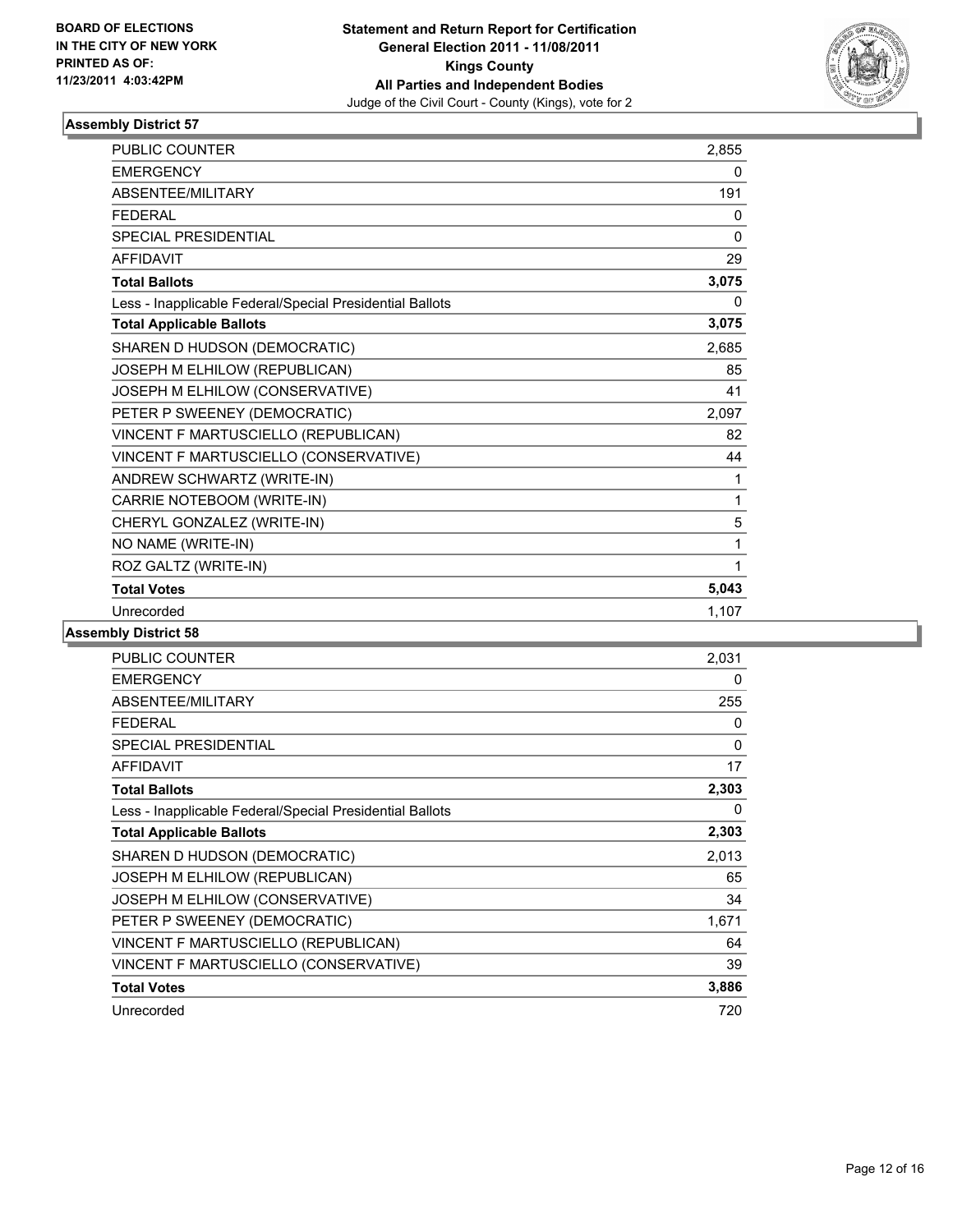

| <b>PUBLIC COUNTER</b>                                    | 2,269          |
|----------------------------------------------------------|----------------|
| <b>EMERGENCY</b>                                         | 0              |
| <b>ABSENTEE/MILITARY</b>                                 | 167            |
| <b>FFDFRAL</b>                                           | 0              |
| <b>SPECIAL PRESIDENTIAL</b>                              | $\mathbf{0}$   |
| <b>AFFIDAVIT</b>                                         | 8              |
| <b>Total Ballots</b>                                     | 2,444          |
| Less - Inapplicable Federal/Special Presidential Ballots | 0              |
| <b>Total Applicable Ballots</b>                          | 2,444          |
| SHAREN D HUDSON (DEMOCRATIC)                             | 1,504          |
| JOSEPH M ELHILOW (REPUBLICAN)                            | 451            |
| JOSEPH M ELHILOW (CONSERVATIVE)                          | 273            |
| PETER P SWEENEY (DEMOCRATIC)                             | 1,395          |
| VINCENT F MARTUSCIELLO (REPUBLICAN)                      | 459            |
| VINCENT F MARTUSCIELLO (CONSERVATIVE)                    | 299            |
| DOROTHY MILSTEIN (WRITE-IN)                              | 1              |
| JACOB REISMAN (WRITE-IN)                                 | 1              |
| NO NAME (WRITE-IN)                                       | $\overline{2}$ |
| STEWART MILSTEIN (WRITE-IN)                              | 1              |
| YANKEL FEFERCORN (WRITE-IN)                              | 1              |
| <b>Total Votes</b>                                       | 4,387          |
| Unrecorded                                               | 501            |

| <b>PUBLIC COUNTER</b>                                    | 1,321 |
|----------------------------------------------------------|-------|
| <b>EMERGENCY</b>                                         | 0     |
| ABSENTEE/MILITARY                                        | 66    |
| <b>FFDFRAL</b>                                           | 0     |
| <b>SPECIAL PRESIDENTIAL</b>                              | 0     |
| <b>AFFIDAVIT</b>                                         | 8     |
| <b>Total Ballots</b>                                     | 1,395 |
| Less - Inapplicable Federal/Special Presidential Ballots | 0     |
| <b>Total Applicable Ballots</b>                          | 1,395 |
| SHAREN D HUDSON (DEMOCRATIC)                             | 582   |
| JOSEPH M ELHILOW (REPUBLICAN)                            | 465   |
| JOSEPH M ELHILOW (CONSERVATIVE)                          | 242   |
| PETER P SWEENEY (DEMOCRATIC)                             | 580   |
| VINCENT F MARTUSCIELLO (REPUBLICAN)                      | 416   |
| VINCENT F MARTUSCIELLO (CONSERVATIVE)                    | 230   |
| JENNIFER LOPEZ (WRITE-IN)                                | 1     |
| THEONE WEITZ (WRITE-IN)                                  | 1     |
| <b>Total Votes</b>                                       | 2,517 |
| Unrecorded                                               | 273   |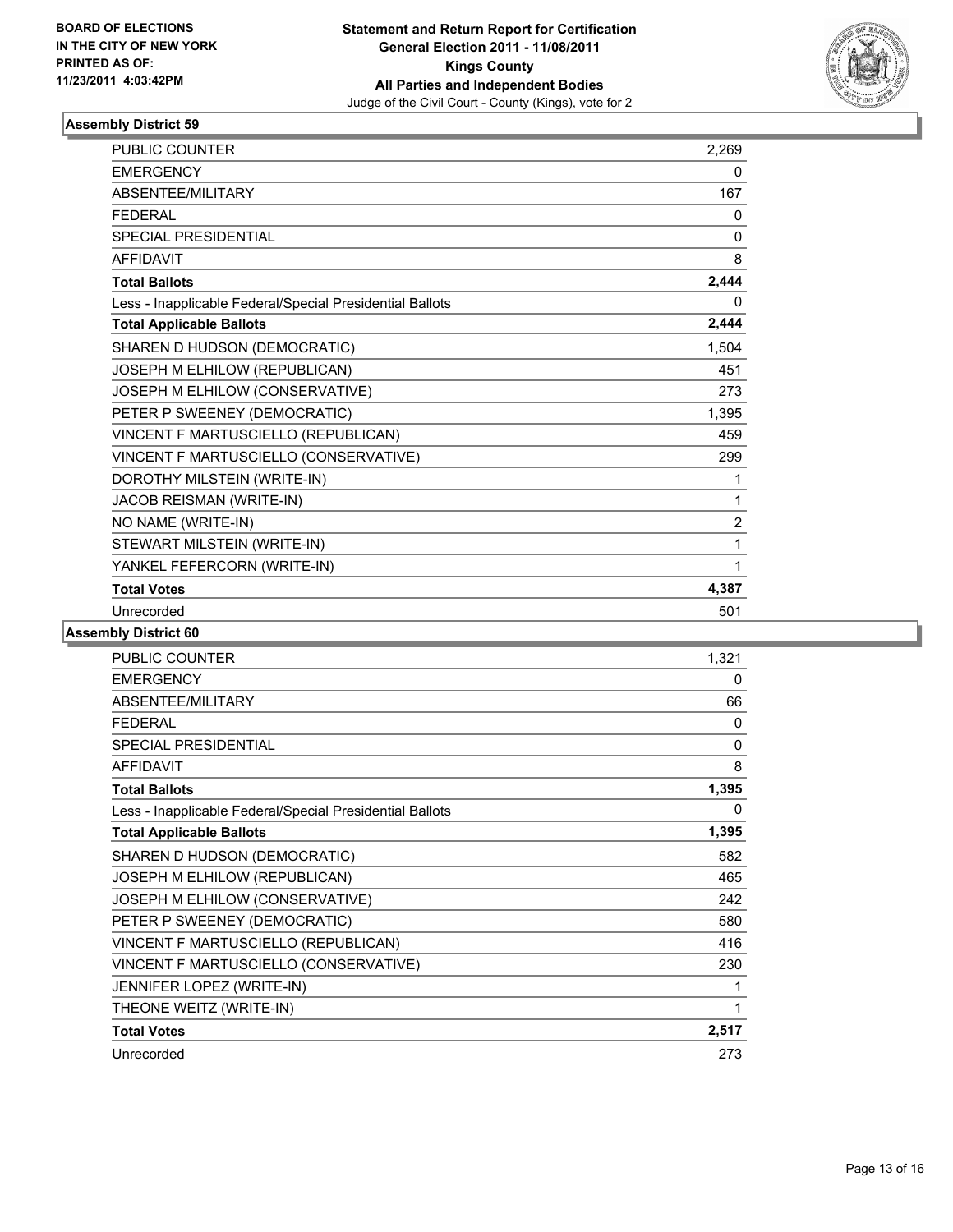

#### **Total for Judge of the Civil Court - County (Kings) - Kings County**

| PUBLIC COUNTER                                           | 43,138         |
|----------------------------------------------------------|----------------|
| EMERGENCY                                                | 28             |
| ABSENTEE/MILITARY                                        | 3,295          |
| <b>FEDERAL</b>                                           | 0              |
| SPECIAL PRESIDENTIAL                                     | 0              |
| <b>AFFIDAVIT</b>                                         | 385            |
| <b>Total Ballots</b>                                     | 46,846         |
| Less - Inapplicable Federal/Special Presidential Ballots | $\Omega$       |
| <b>Total Applicable Ballots</b>                          | 46,846         |
| SHAREN D HUDSON (DEMOCRATIC)                             | 33,096         |
| JOSEPH M ELHILOW (REPUBLICAN)                            | 6,108          |
| JOSEPH M ELHILOW (CONSERVATIVE)                          | 2,706          |
| PETER P SWEENEY (DEMOCRATIC)                             | 27,893         |
| VINCENT F MARTUSCIELLO (REPUBLICAN)                      | 5,935          |
| VINCENT F MARTUSCIELLO (CONSERVATIVE)                    | 2,839          |
| ALEX P KEATON (WRITE-IN)                                 | 1              |
| ALFRED BESTER (WRITE-IN)                                 | 1              |
| ANDREW SCHWARTZ (WRITE-IN)                               | 1              |
| BETH WINSON (WRITE-IN)                                   | 1              |
| <b>BRENT MELTLER (WRITE-IN)</b>                          | 1              |
| BYRON MURRAIN (WRITE-IN)                                 | 1              |
| CARMELLA GOFFE (WRITE-IN)                                | 1              |
| CARRIE NOTEBOOM (WRITE-IN)                               | 1              |
| CATHY KING (WRITE-IN)                                    | 1              |
| CHARLES FINKLESTEIN (WRITE-IN)                           | 2              |
| CHERYL GONZALES (WRITE-IN)                               | $\overline{2}$ |
| CHERYL GONZALEZ (WRITE-IN)                               | 9              |
| CHERYL KNIGHT (WRITE-IN)                                 | 1              |
| CHRIS LEID (WRITE-IN)                                    | 1              |
| CHUCK NORRIS (WRITE-IN)                                  | 1              |
| DAN SCHARLTER (WRITE-IN)                                 | 1              |
| DANIEL CAUTOR (WRITE-IN)                                 | 1              |
| DAVID BLOOMFIELD (WRITE-IN)                              | 1              |
| DAVID EUSTON (WRITE-IN)                                  | 1              |
| DEVON GIORDANO (WRITE-IN)                                | $\overline{2}$ |
| DOROTHY MILSTEIN (WRITE-IN)                              | 1              |
| DOUGLAS R. LYONS (WRITE-IN)                              | 1              |
| DOUGLAS SCHEDER (WRITE-IN)                               | 1              |
| DOV HIKIND (WRITE-IN)                                    | 1              |
| EDWIN MORALES (WRITE-IN)                                 | 1              |
| EILEEN LYNCH (WRITE-IN)                                  | 1              |
| ESTHER WINKLER (WRITE-IN)                                | 1              |
| FRANCESCA L. CUTRONE (WRITE-IN)                          | 2              |
| FRANK ZAIDLER (WRITE-IN)                                 | 1              |
| <b>GERRY HAMMEND (WRITE-IN)</b>                          | 1              |
| GIDEON OLIVER (WRITE-IN)                                 | $\mathbf{1}$   |
|                                                          |                |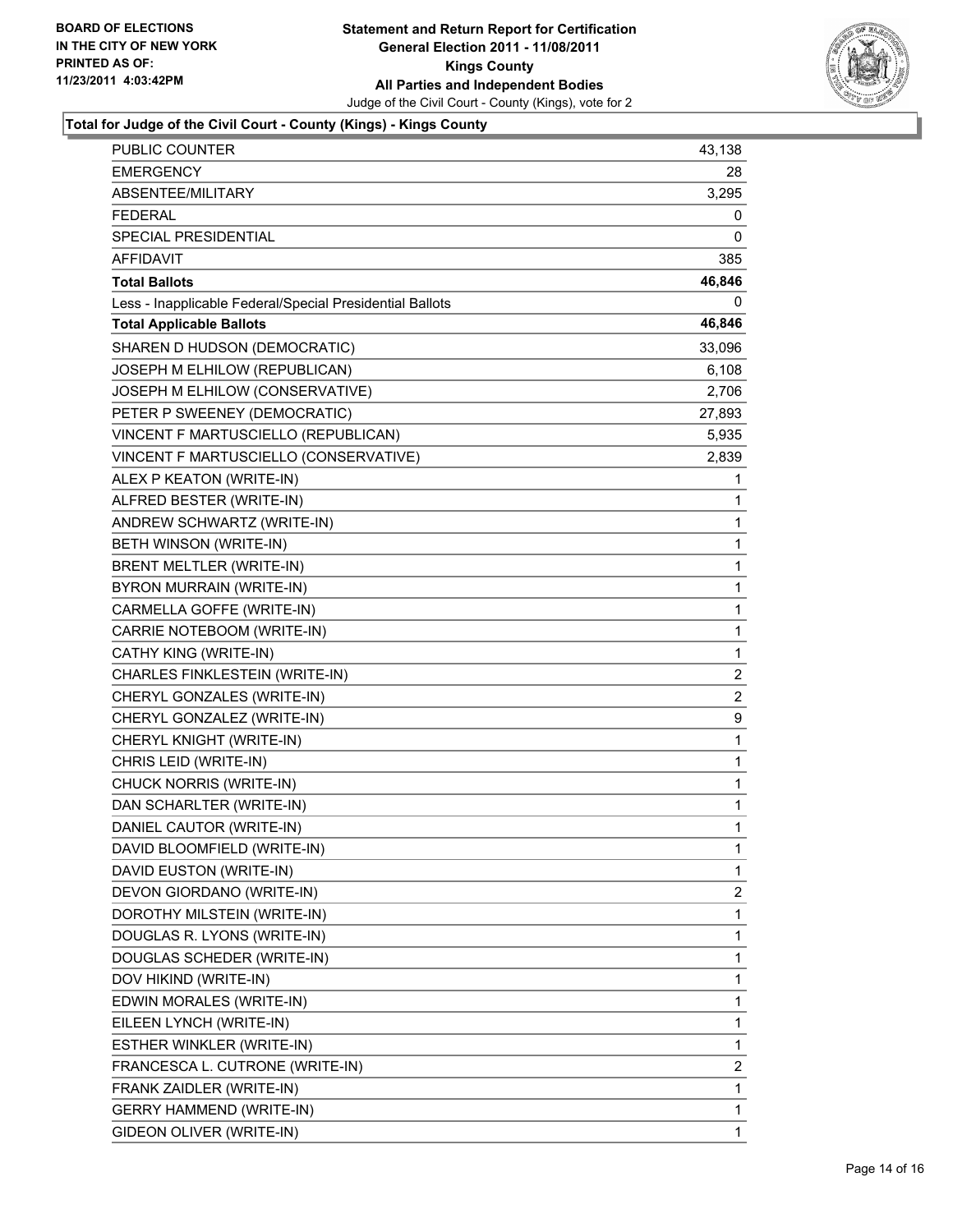

#### **Total for Judge of the Civil Court - County (Kings) - Kings County**

| <b>GORE VIDAL (WRITE-IN)</b>      | 1              |
|-----------------------------------|----------------|
| HARRY GRVEN (WRITE-IN)            | 1              |
| HOWARD GOLDEN (WRITE-IN)          | 1              |
| HOWARD GRAVBARD (WRITE-IN)        | 1              |
| IDA B. WELLS (WRITE-IN)           | 1              |
| JACOB REISMAN (WRITE-IN)          | 1              |
| JENNIFER LOPEZ (WRITE-IN)         | 1              |
| JIM DEMINT (WRITE-IN)             | 1              |
| JOCQUELINE MELENDES (WRITE-IN)    | 1              |
| JONATHAN HAGLER (WRITE-IN)        | 3              |
| JONATHAN JAMES (WRITE-IN)         | 1              |
| JOSEPH LOGIUDICE (WRITE-IN)       | 2              |
| JOSEPH MACK (WRITE-IN)            | 1              |
| JOSEPH P. BASSO (WRITE-IN)        | $\overline{2}$ |
| KARIN K. ORENSTEIN (WRITE-IN)     | 1              |
| KATHERINE MASON (WRITE-IN)        | 1              |
| KATIE CLEMENTS (WRITE-IN)         | 1              |
| KIRA GIORDANO (WRITE-IN)          | 2              |
| LILY MERCOGLIANO (WRITE-IN)       | 1              |
| LORD BONE (WRITE-IN)              | 1              |
| LOUIS DE POINTE DU LUC (WRITE-IN) | 1              |
| LUCRETIA REGINA POTTER (WRITE-IN) | 1              |
| MAVA KSAGXRRTTTTT (WRITE-IN)      | 1              |
| MICHAEL J WASSER (WRITE-IN)       | 3              |
| MICHAEL WEISBERG (WRITE-IN)       | 1              |
| MYRNA MASON (WRITE-IN)            | 1              |
| NO NAME (WRITE-IN)                | 40             |
| NOACH DEAR (WRITE-IN)             | 1              |
| NORMAN SEIGAL (WRITE-IN)          | 1              |
| OWEN D WATERS (WRITE-IN)          | 1              |
| RICHARD SOLOMON (WRITE-IN)        | 1              |
| ROBERT BRAY (WRITE-IN)            | 1              |
| ROBERT MITCHELLE (WRITE-IN)       | 1              |
| ROSE MADDEN (WRITE-IN)            | 1              |
| ROY BEAN (WRITE-IN)               | 1              |
| ROZ GALTZ (WRITE-IN)              | 1              |
| SHABSI GANZWEK (WRITE-IN)         | 1              |
| SIMON W GERSON (WRITE-IN)         | 1              |
| STEWART MILSTEIN (WRITE-IN)       | 1              |
| SUSAN L COHEN (WRITE-IN)          | 1              |
| THEONE WEITZ (WRITE-IN)           | 1              |
| VERLINA JAMES (WRITE-IN)          | $\overline{2}$ |
| WILLIAM LIPTON (WRITE-IN)         | 1              |
| WYNKEN DE WILDE (WRITE-IN)        | 1              |
| YANKEL FEFERCORN (WRITE-IN)       | 1              |
| ZIPPORIAN MILLS (WRITE-IN)        | 1              |
|                                   |                |